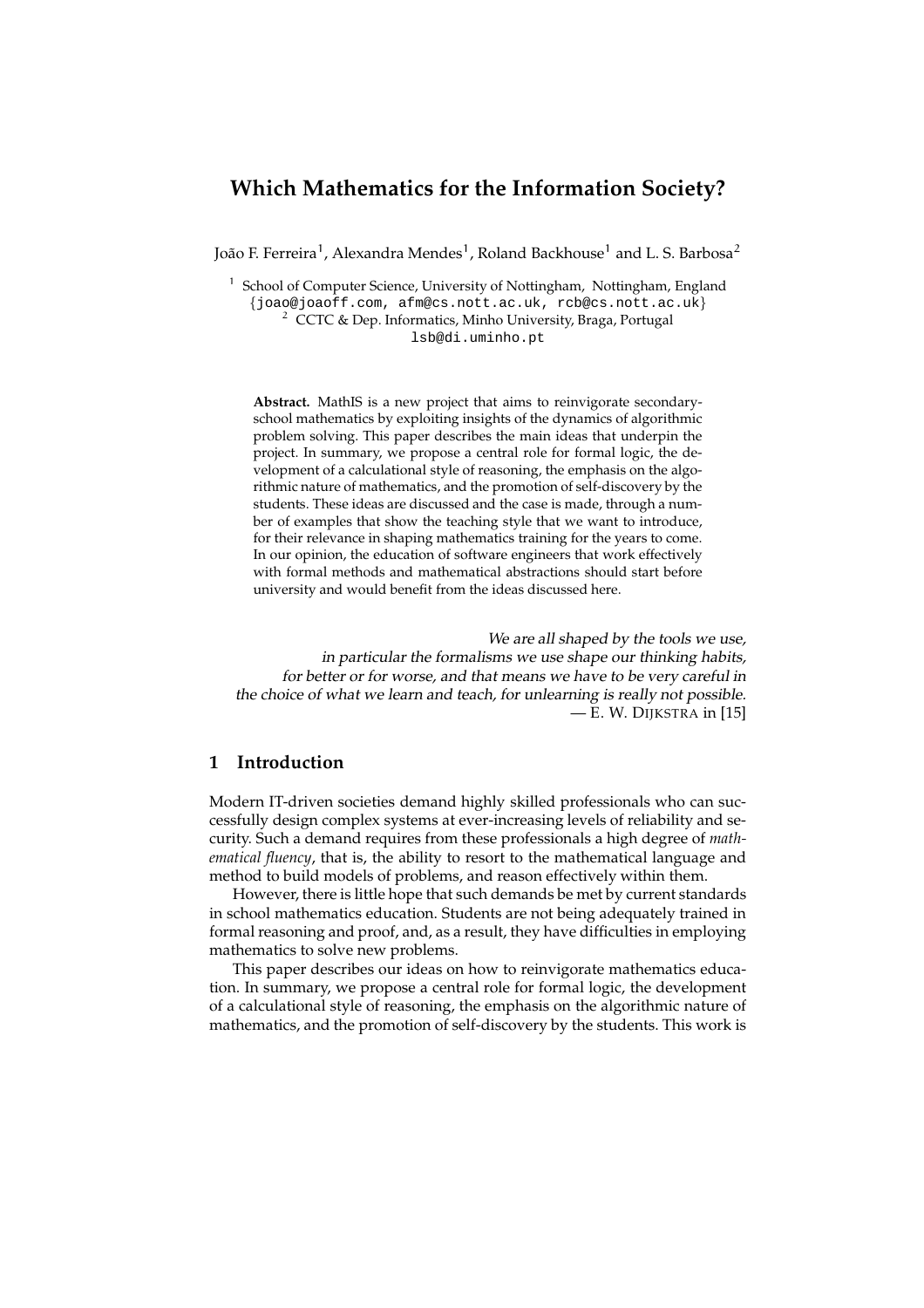being done in the context of the MathIS project<sup>3</sup>, whose goal is to exploit the dynamics of algorithmic problem solving and calculational reasoning in both mathematics education and the practice of software engineering.

We start in section 2 by providing some background on the existing problems of the current standards in mathematics education and by explaining in detail how we think they can be improved.

We exemplify our ideas in section 3, where we present extracts of educational material that illustrate how we would rewrite and teach mathematics. The first example is a recreational problem, inspired by chess, that shows the effectiveness of a calculational formal logic. We often use recreational examples, since they can make serious concepts more palatable to students. The second example is on integer division. Elementary number theory is inherently algorithmic and we believe that exploiting this attribute can improve the way we teach it. We conclude the section by explaining how we think the material should be introduced. Our approach is based on teaching scenarios, which are detailed guidelines on how to solve specific problems. These scenarios are primarily written for teachers and they are designed to promote self-discovery by the students.

The paper is concluded by a discussion on future work, assessment, and tool support.

# **2 Mathematics as** *the art of effective reasoning*

The triangle



provides a perspective on the dynamics of mathematics as the interplay of its three vertices. Mathematics starts from *problems* which are modelled, abstracted, and generalised into precise (and hopefully, simple) *structures* upon which it becomes possible to reason formally about them, characterise possible solutions, and establish their properties. Reasoning, *i.e.*, *proofs*, raise new problems which, again, can be abstracted and generalised... The adjective *formal* not only qualifies mathematical *proofs* as rigorous, but also suggests an underlying discipline for their production and communication.

Such a discipline is often absent, or disguised, or simply left implicit, in classical mathematical texts and sometimes even regarded with suspicion. However, the presence of a discipline would have tremendous benefit because it enables students to acquire mental tools which empower their reasoning skills and make them more rigorous and productive.

<sup>&</sup>lt;sup>3</sup> MathIS is a 3-year project that has started in January 2009. More details are available from the project portal at www.di.uminho.pt/mathis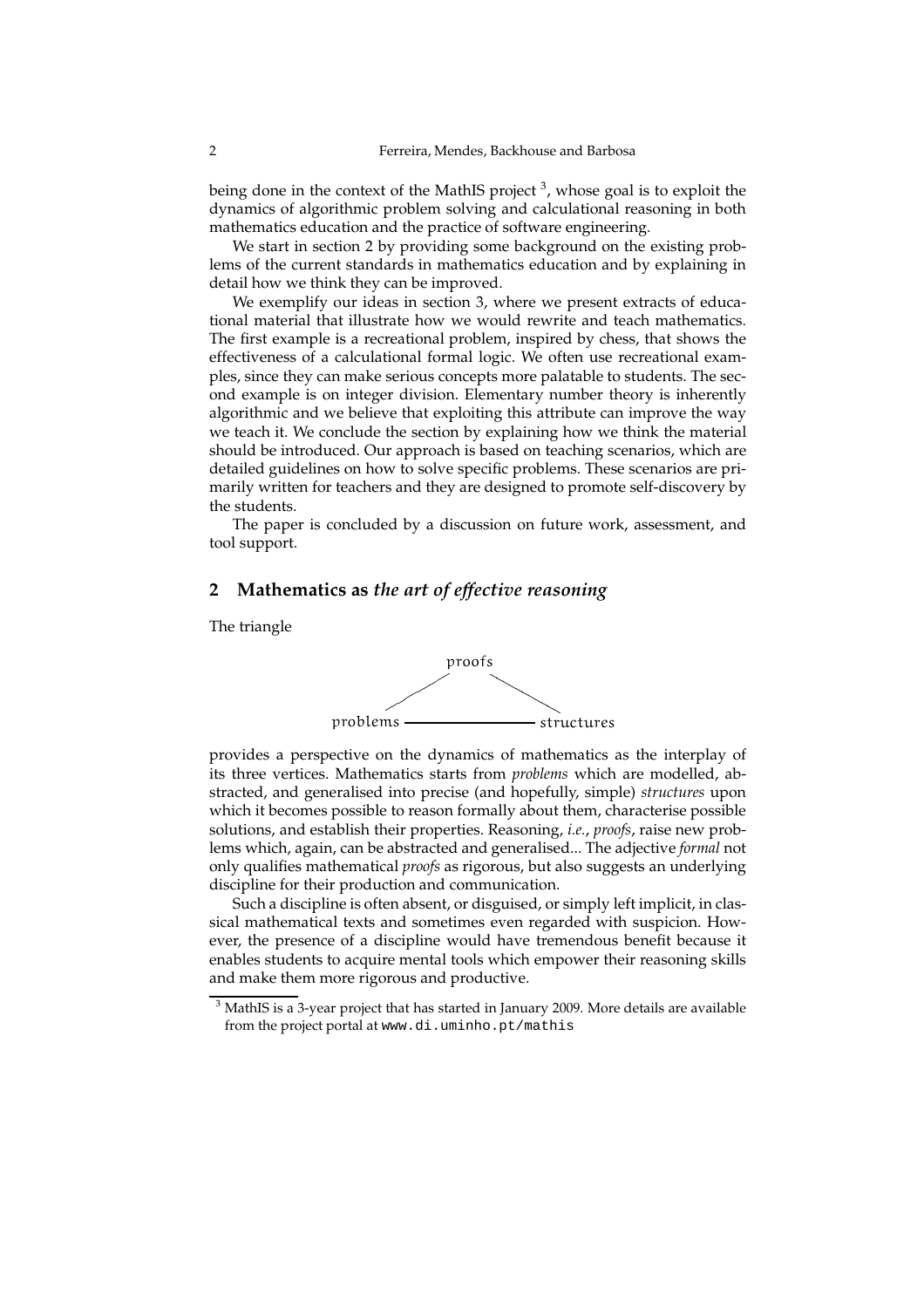Also, the notion of *proof* is almost swept under the carpet in most school manuals and in teaching practice. Teachers usually associate proofs with intricate, heavily semantic arguments, often presented in a non-systematic, pseudointuitive way, which they (rightly) suppose an average student is not able to grasp, let alone to master, reproduce or adapt to new contexts. If proofs, as usually taught, are inadequate, a mathematical discipline relegating proofs to a minority of highly crafted students is misleading and useless. Actually, not only proving skills, i.e. the ability of formally explaining and justifying an argument, lie at the very heart of what mathematics is about, but also in modern IT societies, proofs (of functional correctness, of security compliance, etc.) have achieved the status of a core business. This is why training software engineers in formal development methods has become so important as to justify holding international conferences on the subject. We believe, however, the issue goes far deeper into the educational system and should also be addressed at such levels.

But how can the contributions of computing science improve current standards in mathematical education? As a contribution to a wider debate, we would like to single out in this paper three main topics: the emphasis on the central role of *formal logic*, the development of a *calculational* style of reasoning, and the emphasis on the *algorithmic character* common to a great number of mathematical problems. In a sense, they form the vertices of another triangle mirroring the one depicted above:



*A central role for formal logic.* The emphasis on the central role of *formal logic*, not only in foundations, but also in applied mathematics and as part of a number of standard engineering curricula, is perhaps the main consequence to mathematics of computing science development. An indicator of this move is the almost universal presence of a course on formal logic in every computing science or mathematics undergraduate curriculum.

Proficiency in mathematics, however, would benefit from an earlier introduction and explicit use of logic in high school. Note this is usually not the case in most European countries; the justification for such an omission is that *logic is implicit in mathematics and therefore does not need to be taught as an independent issue*. Such an argument was used in Portugal to eliminate logic from the high-school curriculum in the nineties. The damage it caused is still to be assessed, but it is certainly not alien to the appalling indicators and statistics in what concerns the country's overall ranking in mathematics education [27].

We believe that logic should be introduced using simple problems that emphasize formalization and calculation (this belief is also supported in [13]). Recreational problems like the ones we show in section 3.2, for example, are easy to understand and usually grab students' attention. Also, logic puzzles,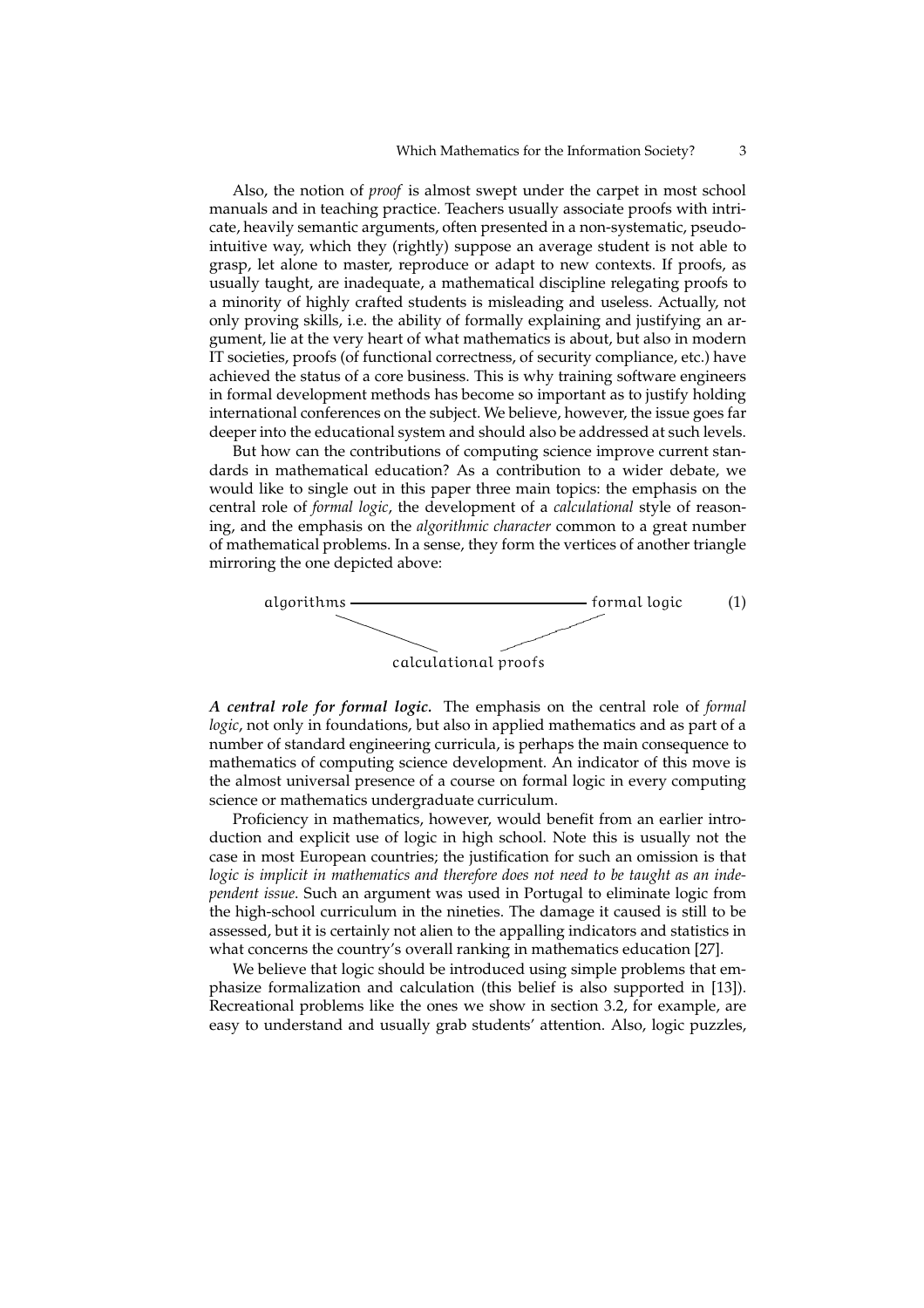where the goal is to solve simultaneous equations on booleans, can be introduced by analogy with simultaneous equations on numbers. High-school students already learn how to solve simultaneous equations on numbers; going from the reals to the simpler boolean domain, where each variable is either true or false, should be no problem. In fact, experiences done in Finland confirm that it is feasible and advantageous to introduce formal logic at secondary-school level [2,4,3]. It is important to note, however, that in these experiments there was no introduction of new mathematics; this means that the use of problems which are outside the curriculum, as the ones shown in sections 3.2 and 3.3, still has to be assessed.

*A calculational reasoning style.* Two decades of research on *correct-by-construction* program design have created a new discipline of algorithmic problem solving and shed light on the underlying mathematical structures, modelling, and reasoning principles. Starting with the pioneering work of Dijkstra and Gries [17,20], and in particular, through the development of the so-called *algebra of programming* [12,7], a *calculational style* [5,29,16] emerged, emphasising the use of systematic mathematical calculation in the design of algorithms. This was not new, but routinely done in algebra and analysis, albeit subconsciously and not always in a systematic fashion. The realization that such a style is equally applicable to logical arguments [17,20] and that it can greatly improve on traditional verbose proofs in natural language has led to a systematization that can, in return, also improve exposition in the more classical branches of mathematics. In particular, lengthy and verbose proofs (full of *dot-dot* notation, case analyses, and natural language explanations for "obvious" steps) are replaced by easy-to-follow calculations presented in a standard layout which replaces classical implication-first logic by variable-free algebraic reasoning [29,19].

The systematization of a calculational style of reasoning, proceeding in a formal, essentially syntactic way, can greatly improve on the way proofs are presented. In particular it may help to overcome the typical justification for omitting proofs in school mathematics: that they are difficult to follow for all but exceptional students. Moreover, in school mathematics, there are many examples which show how the formalization of topics arising in different contexts results in formulae with the same *flavour*, which can be manipulated thereafter by the same rules of the predicate calculus, without reference to a 'domain specific' interpretation of such formulae in their original area of discourse. This is the essence of formal manipulation, and yields proofs that are shorter, explicit, independent of hidden assumptions, easy to re-construct, check and generalise.

That such a syntax-driven approach is extremely effective in practice cannot be understated. For example, it was the formal manipulation of Maxwell's equations that led to conjecturing the existence of electromagnetic waves, confirmed experimentally shortly afterwards. As noted by Dijkstra, presenting calculation, i.e. the manipulation of uninterpreted formulae, as an alternative to traditional, informal mathematical reasoning, accomplishes Leibniz's dream of reducing reasoning to some kind of calculation: *Traditional mathematics did not provide the most hospitable environment for its realization; this, therefore, had to take*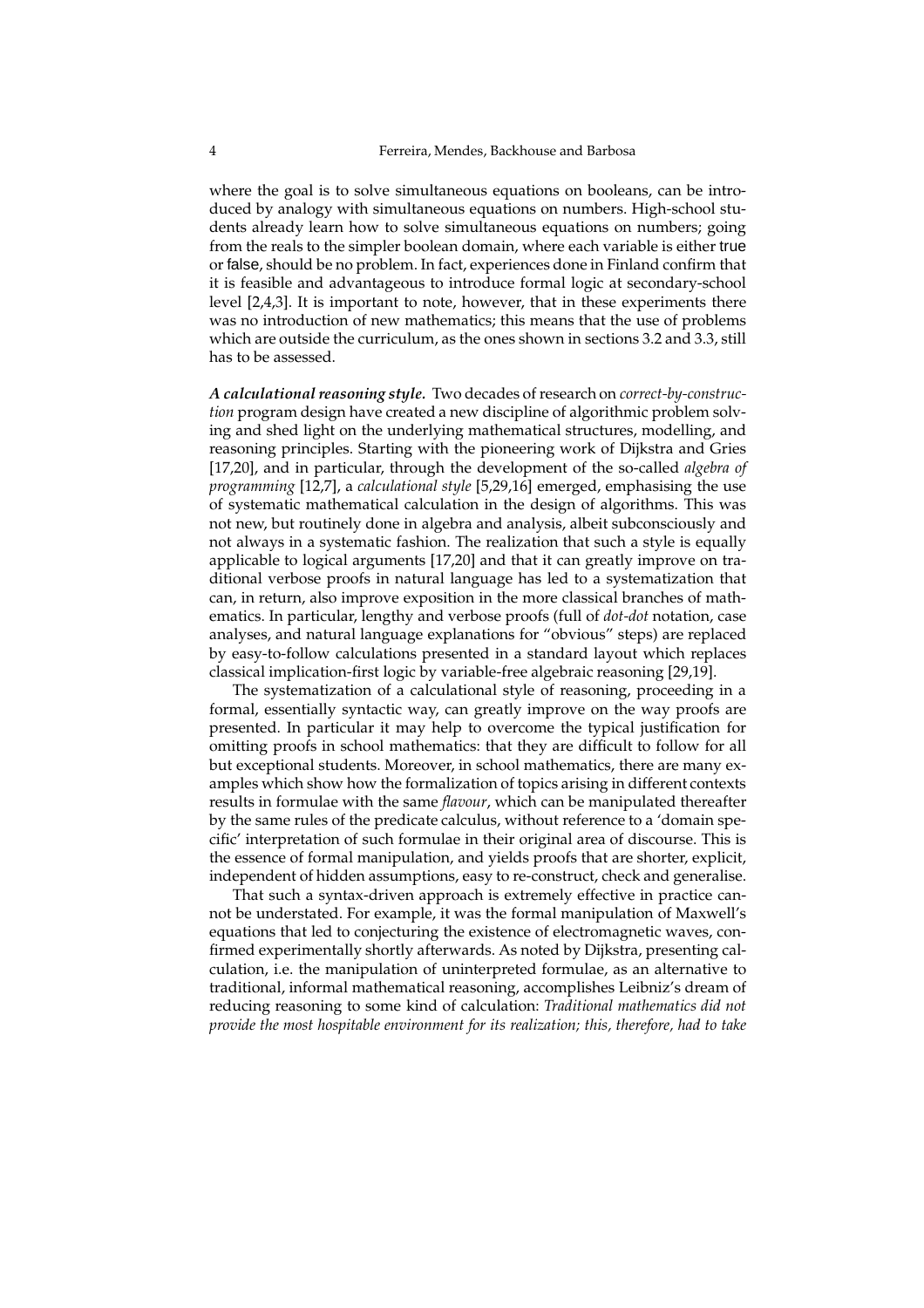*place in a separate discipline, which is now known as Computing Science* [14]. Several authors [21,28] point out that in mathematics, formal calculation is both a convenience that people, contrary to popular opinion, naturally adopt, and an asset for discovery and development. The only obstacle that keeps it from universal and systematic use throughout science (and thereby feeds prejudice) is the calculationally deficient notation that still prevails in many disciplines.

*Making explicit the algorithmic content of mathematics.* Another contribution of computing science to mathematical education is in the systematic identification of the algorithmic content of a large part of mathematics. Recall that, algorithmic problems are the ones where the solution involves, possibly implicitly, the design of an algorithm, i.e., a sequence of instructions that can be mechanically executed to solve it.

Algorithms have been studied since the beginning of civilization. However, the advent of the digital age has revolutionized the nature, the pace and the importance of algorithm development. The unprecedented demands on precision and concision that this entails have brought about massive improvements in our problem-solving skills [6]. Their potential for reshaping mathematical teaching, introducing powerful behaviour abstractions (such as *invariants* or *contracts*), problem decomposition techniques or goal-directed derivations, is just beginning to loom.

We can say that our work fits with what is now usually called "computational thinking" [32]; we, too, want to transfer skills created and developed within computing science and we want to illustrate the value of computational thinking to everyone interested in problem solving. In particular, we believe that mathematics education can be reinvigorated by exploring the algorithmic nature of much of its contents. Research in computational thinking is being led by the Center of Computational Thinking at Carnegie Mellon where their major activity is conducting PROBEs or PROBlem-oriented Explorations. These PROBEs are experiments that apply novel computing concepts to problems to show the value of computational thinking.

In the next section, we show two examples that can be used to introduce algorithmic skills. First, in subsection 3.3, we show how the emphasis on a calculational approach can also lead to a constructive and precise derivation of the integer division algorithm. In subsection 3.4, we present an algorithmic problem whose goal-oriented solution is based on problem decomposition and invariants.

# **3 An educational programme**

How can such an 'inheritance' of computing science development be carried back to high-school mathematics and effectively improve current teaching standards?

As mentioned in the introduction, the authors are currently involved in planning and implementing a pilot educational programme, targeting highschool students, to address this question.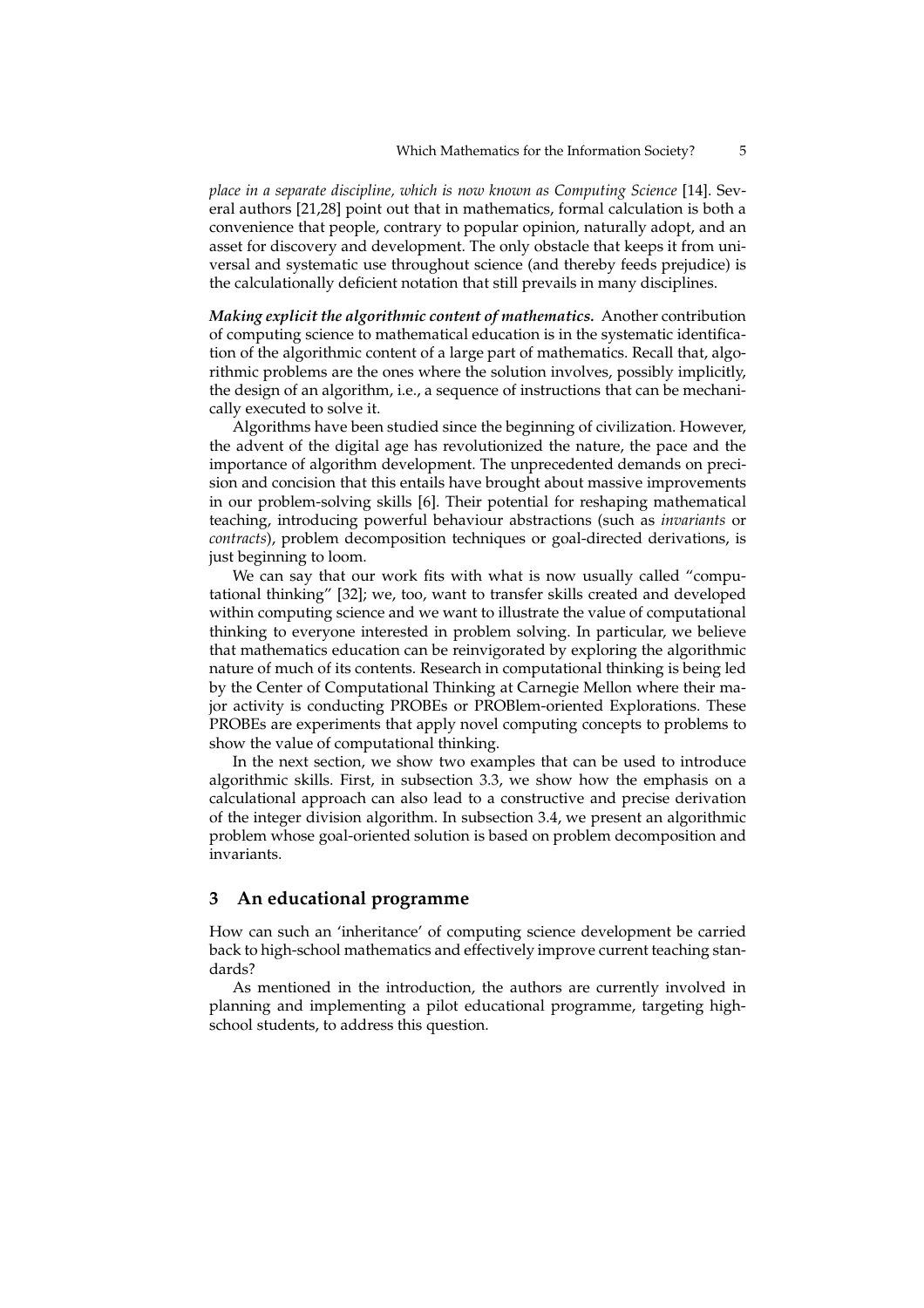Our first observation is that the simple reasoning style introduced in the first year of high-school algebra is calculational. A deeper analysis of the structure of these calculations (formerly taught by examples) establishes a basis for consolidation and for extension to other, more advanced mathematical subjects. On the other hand, exploring the dynamics of algorithmic problem solving, working from concrete problems through goal-directed constructions, will strengthen their logical skills and ability to reason in an efficient way. We believe that exploring the vertices of triangle (1) has a potential to make students proficient in structuring formal arguments and aware of the central role of *proofs* in the mathematical practice. This programme will help to validate such hypothesis.

### **3.1 The programme**

The main component of this programme is the development of specific educational material supporting the use of a calculational approach and algorithmic problem solving strategies in the *practice of mathematics*. This material, in the form of example-driven *teaching scenarios* whose structure is detailed in subsection 3.4, is designed for use with teams of up to 20 volunteer high school students in the context of extra-curricular "Maths' Clubs".

These clubs are aimed at students between 15 and 17 years old and do not require any extra-curricular prerequisite knowledge. Since the students participation is on a voluntary basis, we expect them to be above-average students. The clubs are run by volunteer secondary-school teachers, but members of the MathIS project will attend them frequently. We expect to have a close collaboration with the teachers so that we can refine the teaching scenarios and assess if the material being taught is suitable. The first club experience will start in October 2009 at a secondary school in Braga, Portugal. Note that the project aims at conducting a *pilot experience* to provide some empirical evidence relevant to our claims. Whether general recommendations on the implementation of the standard secondary school mathematics curriculum will emerge from this experiment, although desirable, is still not clear at this preliminary stage.

Our focus is placed on two domains which are both understood as strategic by the secondary school teachers collaborating with the project (mainly the first one) and attractive to students (mainly the second):

- **–** the *refactoring* of specific areas of the high-school mathematics curriculum, to build an alternative to their usual presentation in the classroom,
- **–** *recreational mathematics*, in the form of logic puzzles and combinatorial games, which, lying outside standard mathematics curricula, are an attractive source of non trivial examples for the envisaged techniques.

In both cases the emphasis is placed on the judicious use of formal logic in mathematical reasoning and the intertwined development of calculational proofs and algorithms, making the, often hidden, algorithmic content explicit. Both domains are illustrated in detail in the next two sub-sections. Finally, subsection 3.4 discusses the structure of a *teaching scenario* by means of a concrete example.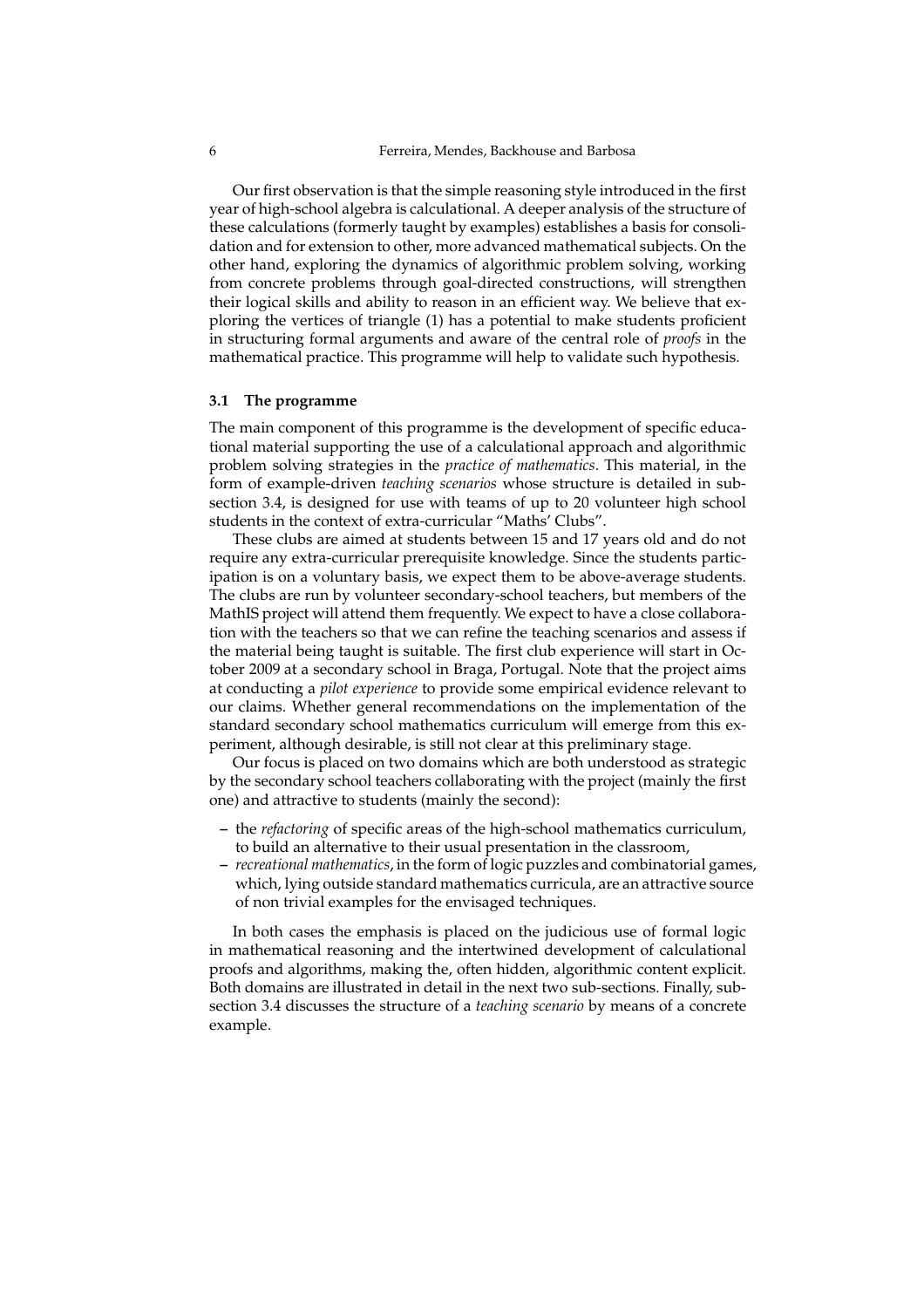#### **3.2 Recreational mathematics**

Les hommes ne sont jamais plus ingénieux que dans l'invention des jeux. (Men are never more ingenious than in inventing games.) —GOTTFRIED W. LEIBNIZ to De Montmort (29 July 1715)

Recreational mathematics is a type of mathematics that usually appeals to students and inspires them to study further. Recreational problems are often based on real-life situations, and thus, are easily understood and do not generally require an advanced knowledge of mathematics to be solved. Here we present an example inspired by chess and a logic puzzle, whose solutions can be easily obtained by calculation.

**Problem (chess moves)** In chess, a bishop moves along the diagonal. That is, starting from a position  $(i, j)$ , a bishop can move a (positive or negative) distance k to the position  $(i+k, j+k)$  or to the position  $(i+k, j-k)$ . (This is provided, of course, that the bishop stays within the boundary of the board. See figure 1; the bishop is in position  $(2, 2)$ .)

Show that a move from the position  $(i, j)$  to the position  $(i+k, j+k)$  does not change the colour of the square. **Hint:** The definition

$$
black.(i, j) \equiv even.i \equiv even.j
$$

can be useful.



**Fig. 1.** Examples of chess moves: bishop and knight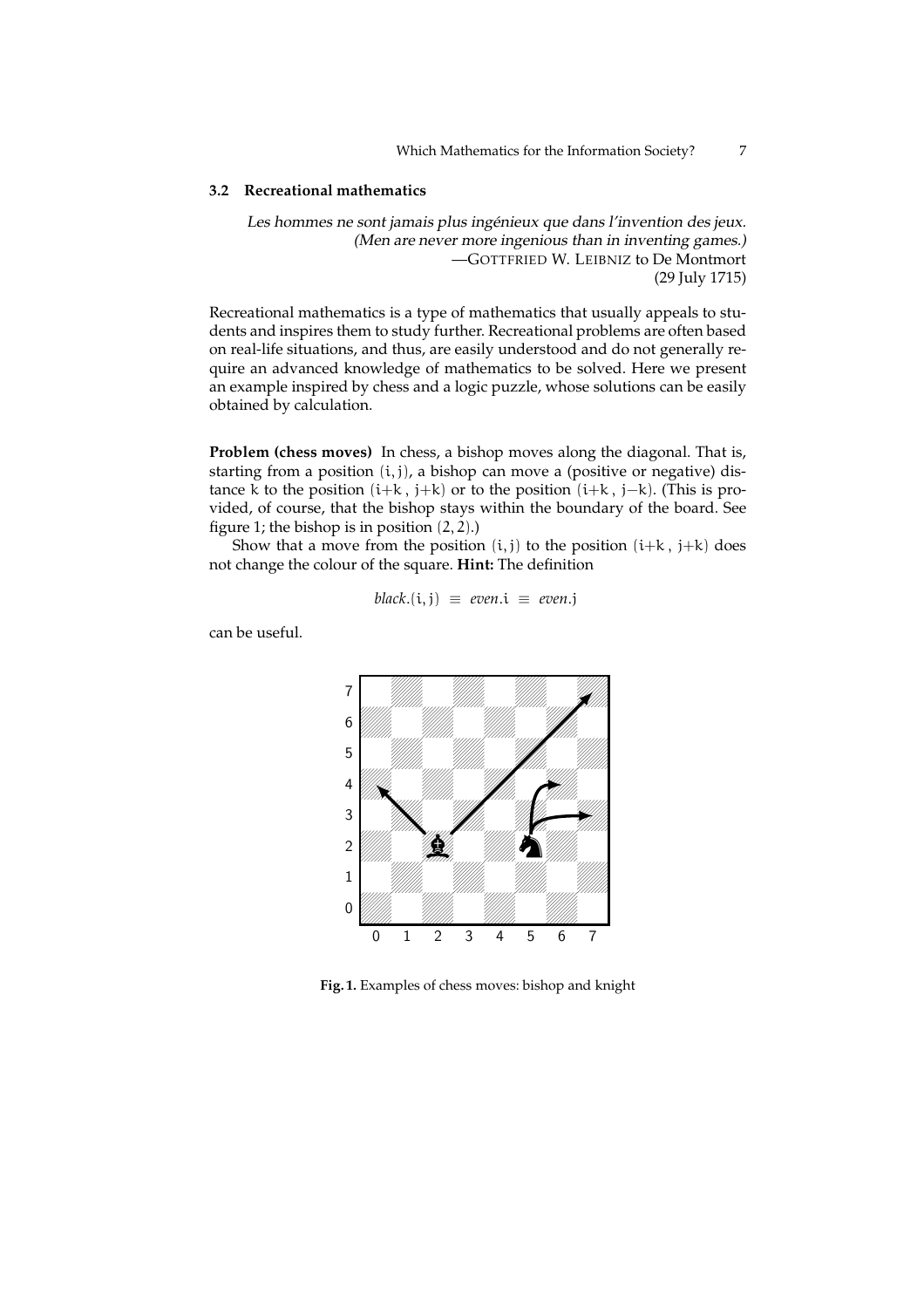*A calculational solution* The goal is to prove the following two equalities:

$$
black.(i, j) \equiv black.(i+k, j+k) \tag{2}
$$

$$
black.(i, j) \equiv black.(i+k, j-k) \tag{3}
$$

A calculational and annotated proof of (2) is as follows:

 $black.(i+k, j+k)$ = { definition of *black* }  $even.(i+k) \equiv even.(j+k)$ = { *even* distributes over addition, i.e.,  $[even.(a+b) \equiv even.a \equiv even.b]$ *even*.i ≡ *even*.k ≡ *even*.j ≡ *even*.k { associativity and symmetry of  $\equiv$  } *even*.i ≡ *even*.j ≡ *even*.k ≡ *even*.k { associativity and reflexivity of  $\equiv$  } *even*.i ≡ *even*.j = { definition of *black* } *black*.(i, j) .

The proof of (3) is similar and left to the reader. Note that the solution constitutes a unified interface for reasoning about how the colour of the squares change regardless of the chess piece. For example, we can use the same proof structure to prove that the move of a knight always changes the colour of the square (see figure 1; in this case, the key property is that the numbers 1 and 2 have different parities). Furthermore, the teacher can easily create new exercises just by choosing different moves.

Standard solutions to parity problems are usually done within the familiar domain of numbers. In this particular example, a standard solution would claim that the parities of  $i+k+j+k$  and  $i+j$  are the same. However, reasoning within the boolean domain can be more effective: the algebraic manipulations may be less familiar than ordinary arithmetic, but they are easier because the domain is much simpler. Another way of familiarizing the students with calculational logic is via logic puzzles. The next example shows a puzzle, where the goal is to solve simultaneous equations on booleans.

**Logic Puzzle: Portia's Casket** In Shakespeare's *Merchant of Venice*, Portia had three caskets: gold, silver, and lead. Inside one of these caskets Portia had put her portrait and on each was an inscription. Portia explained to her suitor that each inscription could be either true or false but on the basis of the inscriptions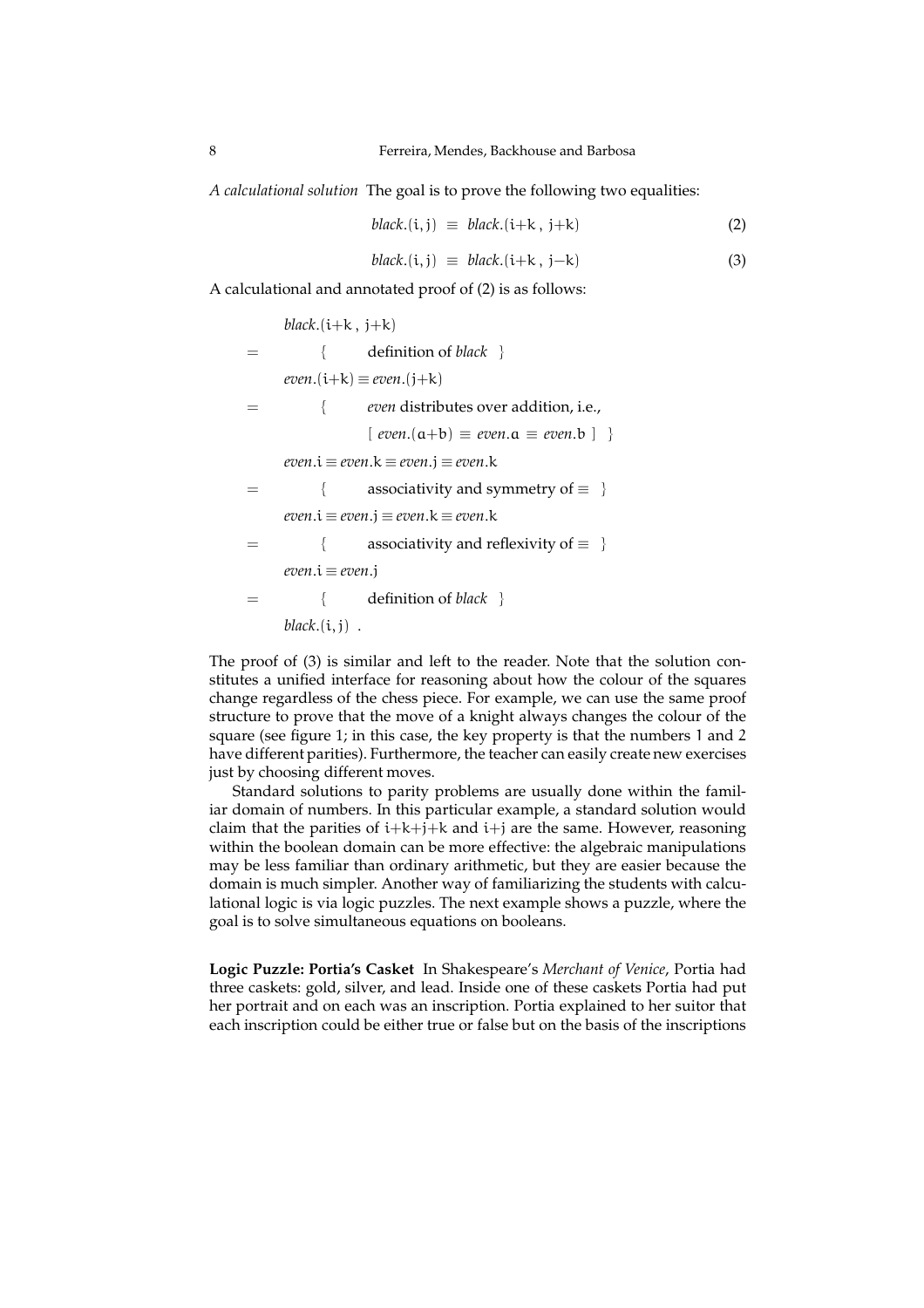he was to choose the casket containing the portrait. If he succeeded he could marry her. The exercise presented here is a simpler version (just two caskets, instead of three).

Suppose there are two caskets, gold and silver, into one of which Portia placed her portrait. The inscriptions are:

Gold: Exactly one of these inscriptions is true.

Silver: This inscription is true if the portrait is in here.

Which casket contains the portrait? What can you deduce about the inscriptions?

*A calculational solution* Let G stand for "the portrait is in the gold casket", let S stand for "the portrait is in the silver casket", g stand for "the inscription in the gold casket is true" and s for "the inscription in the silver casket is true". Then, we are given:

$$
(g \equiv (g \equiv \neg s)) \land (s \equiv s \Leftrightarrow S) \land (G \equiv \neg S) .
$$

We can simplify this expression as follows:

 $(g \equiv (g \equiv \neg s)) \wedge (s \equiv s \in S) \wedge (G \equiv \neg S)$  $=$  { definition of if }  $(g \equiv (g \equiv \neg s)) \wedge (s \equiv (s \equiv s \vee s)) \wedge (G \equiv \neg S)$  $=$  { associativity and reflexivity }  $\neg s \wedge (s \vee s) \wedge (G \equiv \neg S)$  $=$  { negation }  $(s \equiv false) \wedge (s \vee s) \wedge (G \equiv \neg S)$ = { substitution of equals for equals }  $(s \equiv false)$  ∧ (*false* ∨ S) ∧ ( $G \equiv \neg S$ ) { *false* is the unit of disjunction }  $(s \equiv false) \land S \land (G \equiv \neg S)$  $=$  { reflexivity }  $(s \equiv false) \wedge (S \equiv true) \wedge (G \equiv \neg S)$ = { substitution of equals for equals }  $(s \equiv false) \land (S \equiv true) \land (G \equiv false)$  $=$  { negation rule and reflexivity }  $\neg s \wedge S \wedge \neg G$ .

The conclusion is that the inscription in the silver casket is false and the portrait is in the silver casket. We can't conclude anything about the inscription in the gold casket.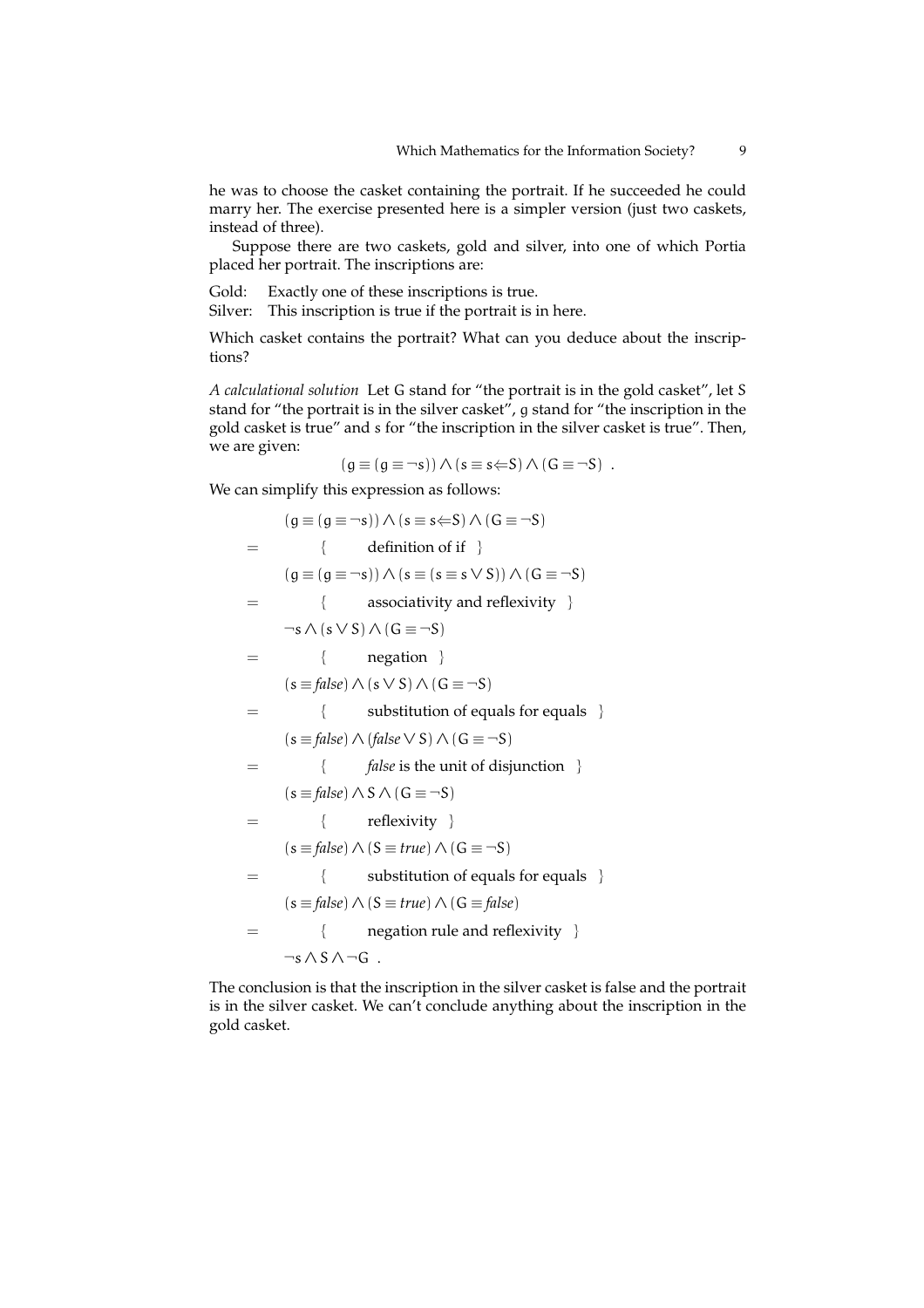Note that the calculation above could be made shorter by combining several steps in one. However, we have presented it as we usually present it to our students.

#### **3.3 Refactoring school mathematics**

The elementary theory of numbers should be one of the very best subjects for early mathematical instruction. It demands very little previous knowledge, its subject matter is tangible and familiar; the processes of reasoning which it employs are simple, general and few; and it is unique among the mathematical sciences in its appeal to natural human curiosity. —G. H. HARDY in the sixth Josiah Willard Gibbs Lecture (New York, 1928)

We now present an example taken from elementary number theory, an area in which many important concepts are of algorithmic nature [9] [10]. In particular, we show how the specification of integer division as a Galois connection can lead to effective proofs and how to use it as a specification of the division algorithm.

**Integer Division as a Galois Connection** The integer division of P by Q, here denoted by  $P \div Q$ , is usually introduced as the integer x such that

$$
P = x \times Q + r \quad \wedge \quad 0 \leq r < |Q| \quad .
$$

This formulation is usually accompanied by many examples that convey the concept of division, dividend, and remainder. However, we believe that the students do not learn how to reason effectively about division. Properties like the following

$$
\langle \forall a, b, c :: (a \div b) \div c = a \div (c \times b) \rangle \tag{4}
$$

are rarely discussed, and even when they are, their justification is typically informal and imprecise. Note, however, that this sort of property is often given as a *rule of thumb* in connection to exercises. Properly understanding them becomes relevant to build the correct underlying mathematical intuitions. Therefore, we propose the introduction of the integer division of P by Q as the Galois connection:

$$
\langle \forall k :: k \times Q \le P \equiv k \le P \div Q \rangle . \tag{5}
$$

We can use this definition to effectively prove properties of integer division. For instance, replacing k by  $P \div Q$ , we establish the property:

$$
(P \div Q) \times Q \leq P \quad .
$$

We can also conclude that  $0 \le P$  is equivalent to  $0 \le P \div Q$ , by replacing k by 0. Also, using indirect equality, definition (5) can be used to prove property (4) in just three steps: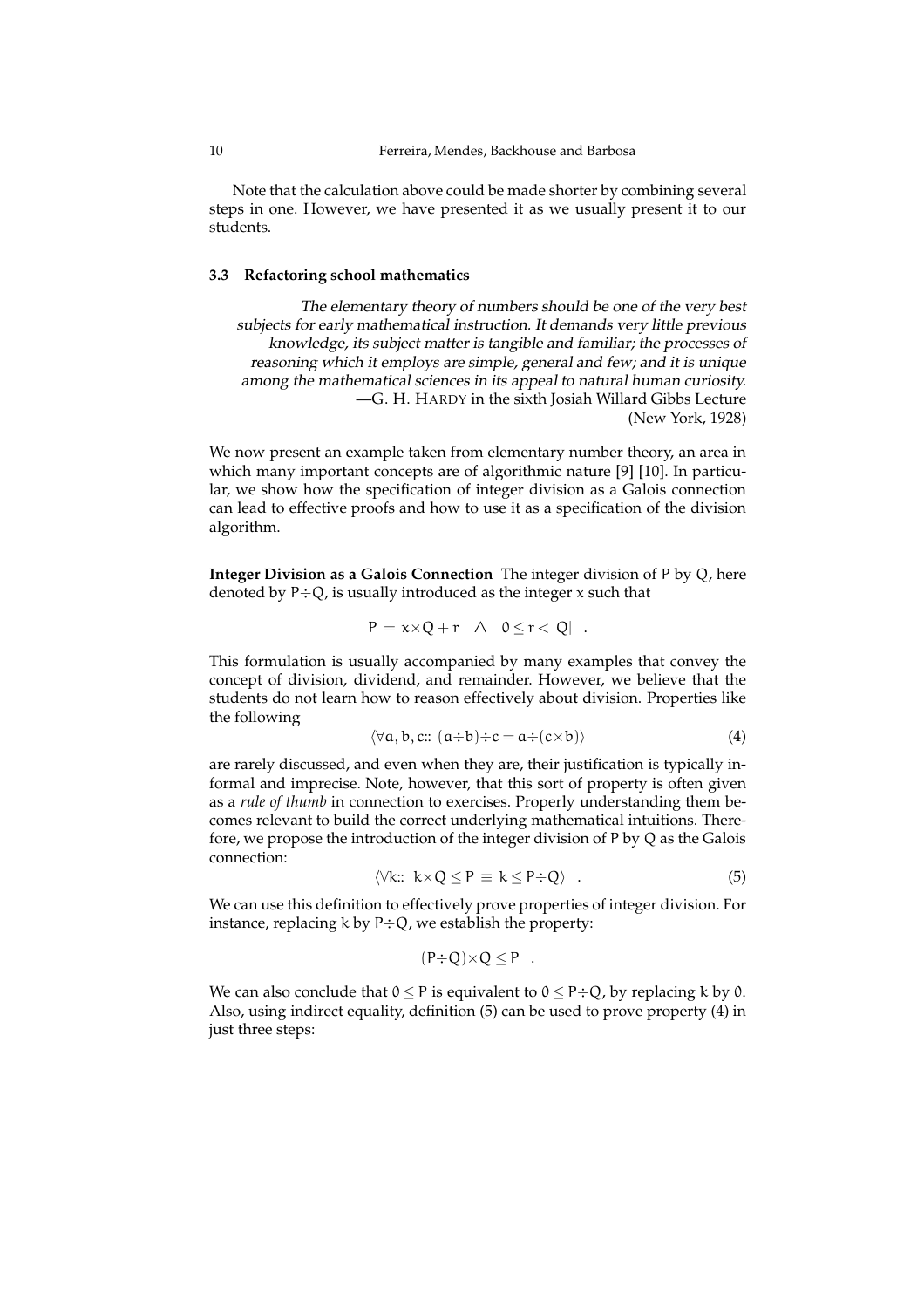$$
k \leq (a \div b) \div c
$$
\n
$$
= \{ \text{definition (5)} \}
$$
\n
$$
k \times c \leq a \div b
$$
\n
$$
= \{ \text{definition (5) and associativity } \}
$$
\n
$$
k \times (c \times b) \leq a
$$
\n
$$
= \{ \text{definition (5)} \}
$$
\n
$$
k \leq a \div (c \times b) .
$$

Moreover, definition (5) is a suitable specification for an algorithm that computes P÷Q. Note that the goal of such an algorithm is to compute a solution to the equation

$$
x :: \langle \forall k :: k \times Q \leq P \equiv k \leq x \rangle .
$$

(The notation " $x$ :: E" means that E is an equation on  $x$ .) If a solution to this equation exists, then it is unique (because the relation  $\leq$  is reflexive and antisymmetric). Furthermore, an important property of the solution  $x$  is that it is the largest integer that satisfies

$$
x \times Q \leq P \quad . \tag{6}
$$

As a consequence, it also satisfies

$$
\neg((x+1)\times Q \le P) \quad . \tag{7}
$$

Properties (6) and (7) are the only ingredients we need to specify the division algorithm:

$$
S
$$
  
{  $x \times Q \leq P$   $\wedge$   $\neg((x+1) \times Q \leq P)$  }.

We now apply a common technique in algorithm development: we take the first conjunct as the invariant, since it is easy to initialise ( $x := 0$ ), and we take the negation of the second conjunct as the loop guard. The first version of the algorithm becomes:

$$
\{ 0 \le P \}
$$
  
\n
$$
x := 0;
$$
  
\n{ **Invariant:**  $x \times Q \le P \}$   
\n
$$
do (x+1) \times Q \le P \rightarrow x := A
$$
  
\n
$$
d \{ x \times Q \le P \land \neg((x+1) \times Q \le P) \} .
$$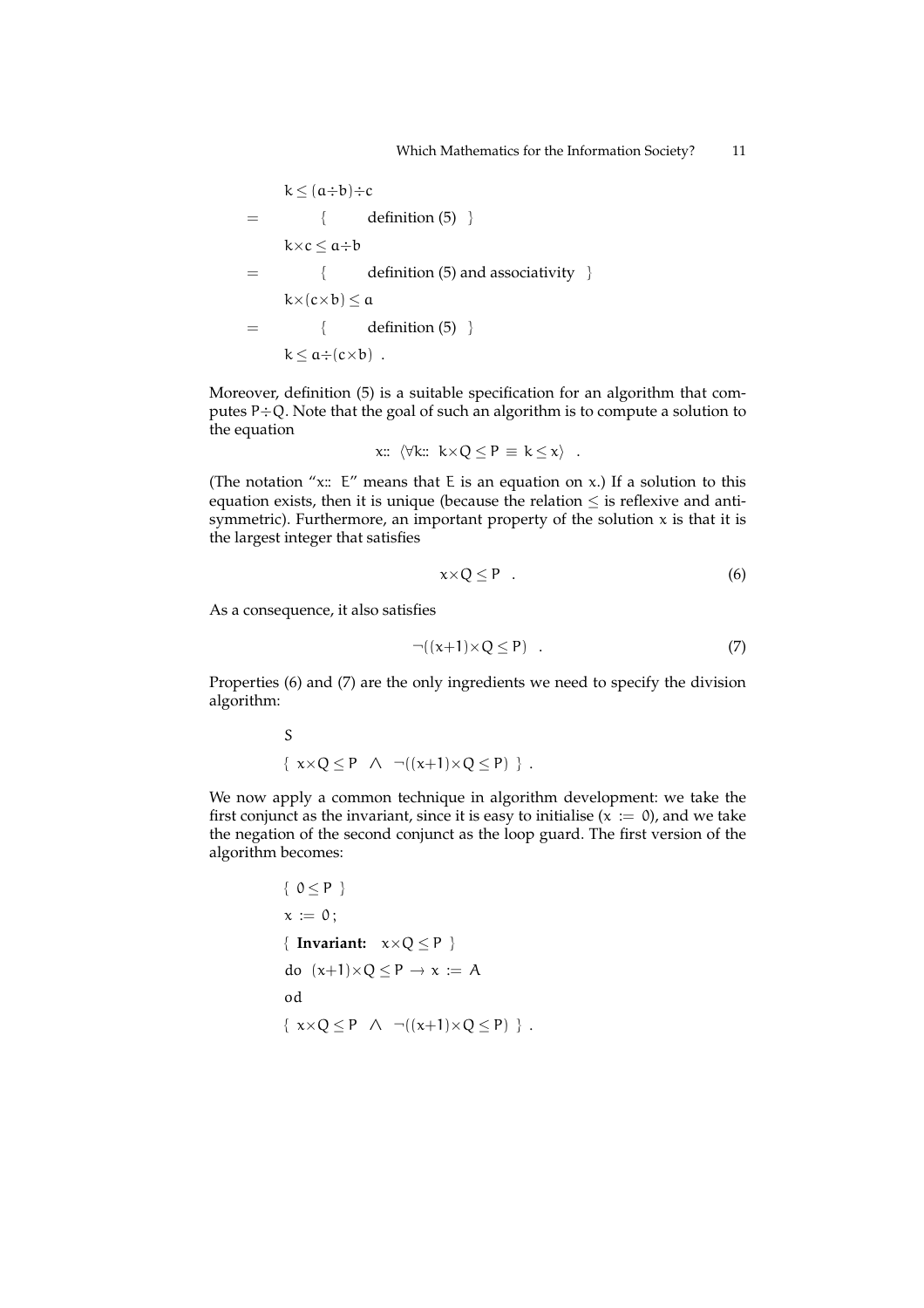The precondition  $0 \leq P$  is necessary to make the invariant initially valid. Now, calculating the assignment to  $x$ , so that the invariant is preserved, is the same as calculating A in a way that the following requirement is satisfied:

$$
A \times Q \leq P \iff x \times Q \leq P \ \wedge \ (x+1) \times Q \leq P \ .
$$

Clearly, we can choose A to be  $x+1$  and we get the next version of the algorithm:

 $\{0 < P\}$  $x := 0$ ; { **Invariant:**  $x \times Q \leq P$  } do  $(x+1) \times Q \leq P \rightarrow x := x+1$ od  $\{ x \times Q \leq P \land \neg((x+1) \times Q \leq P) \}$ .

For brevity, we do not show the full derivation. Instead, we would like to stress that the derivation of the division algorithm is an educational example that can be used to teach algorithmic techniques such as loop formation, using the invariant to calculate assignments, and proving progress.

Another technique that can be taught is the introduction of extra variables and computations to produce more efficient versions. In this example, the algorithm above can be further optimized by introducing the computation of the remainder.

Also, the calculational approach allows us to be more constructive because the requirements emerge from the calculations. As an example, we do not need to assume that the divisor Q is positive; it emerges as a necessary condition in the proof that the bound-function is bounded below.

Recall that a *bound function* is a natural-number-valued function of the program variables that measures the size of the problem to be solved. A guarantee that the value of such a bound function is always decreased at each iteration is a guarantee that the number of times the loop body is executed is at most the initial value of the bound function. In this example, a possible bound function is P−x, and the proof that it is bounded below is as follows:

 $0 < P - x$  $=$  { cancellation }  $x < P$  $=$  { we know from the invariant that  $x \times Q \leq P$ ; **assuming that**  $0 < Q$ , we have  $x \le x \times Q$ ; because  $\leq$  is transitive, we also have  $x \leq P$  }

true .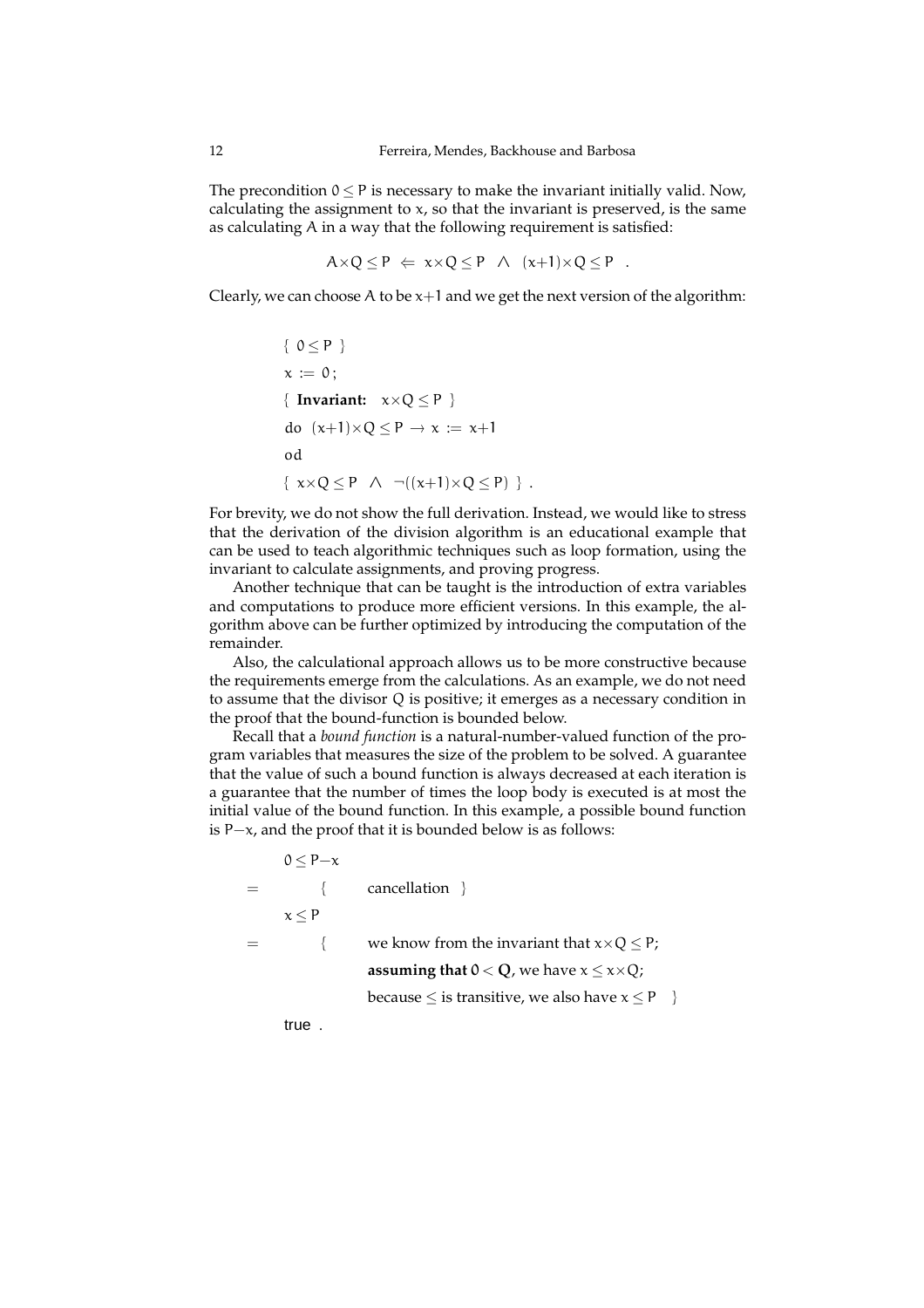Note that the assumption  $0 < Q$ , highlighted in bold in the calculation, emerges naturally from the shape of the invariant. As a result, the next version of the algorithm would include  $0 < Q$  as a precondition to guarantee that the algorithm terminates.

### **3.4 Teaching scenarios**

What is teaching? In my opinion, teaching is giving opportunity to the students to discover things by themselves. — GEORGE PÓLYA in TEACHING US A LESSON (MAA Video Classics, Number 1)

The success of teaching depends on the amount of discovery that is left for the students: if the teacher discloses all the information needed to solve a problem, students act only as spectators and become discouraged; if the teacher leaves all the work to the students, they may find the problem too difficult and become discouraged too. It is thus important to find a balance between these two extremes.

We propose the introduction of educational material in the form of teaching scenarios, which are fully worked out solutions to algorithmic problems together with "method sheets"— detailed guidelines on the principles captured by the problem, how the problem is tackled, and how it is solved. Although they can be used directly by the student, they are primarily written for the teacher and they are designed to maintain a balance between the two extremes mentioned above. In other words, they are designed to promote self-discovery. In general, each scenario is divided into the following sections:

- **Brief description and goals** This section provides a summary of the scenario, allowing the teacher to determine if it is adequate for the students.
- **Problem statement** This section states the problem (or problems) discussed in the scenario.
- **Students should know** This section lists pre-requisites that should be met by the students. The teacher can use it to determine if the scenario is adequate for the students.
- **Resolution** This section presents a possible solution for the problem in the style advocated here.
- **Notes for the teacher** In this section, the solution presented above is decomposed into its main parts and each part is discussed in detail. To maintain the balance mentioned in the first paragraph, we also recommend how the teacher should present the material, including questions that the teacher should or should not ask and important concepts that should be introduced.
- **Extensions and exercises** This section can be used for homework or project assignments. All the exercises are accompanied by their solutions.
- **Further reading** Recommended reading for the teacher and the students. It may include discussions and comparisons between conventional solutions and the one presented in the scenario.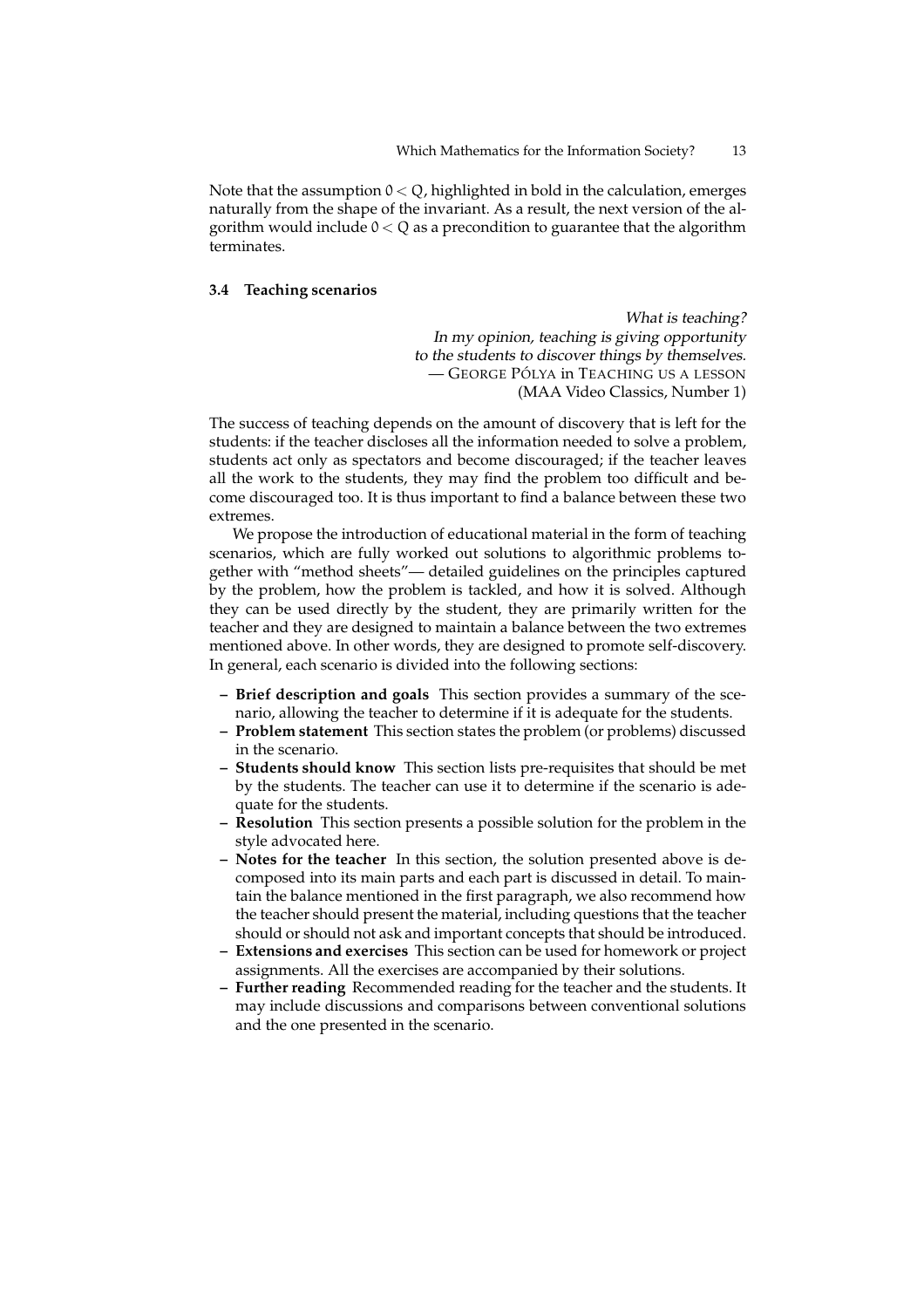The concept of teaching scenarios is also used in the project "Computer Science Unplugged" [11], whose goal is to teach principles of computing science through games and puzzles. They provide a series of activity worksheets that can be used in the classroom. These worksheets are similar to the scenarios we are developing, but the goals are slightly different: whilst they want to convey general principles and ideas of computing, we want to focus on calculational and algorithmic principles that can be used to reinvigorate mathematics. Also, their project is aimed at primary-aged children and our pilot programme is aimed at pre-university level students.

We now present some extracts from a scenario that generalizes the problem "The Chameleons of Camelot", found in [23, p. 140] (a more recent and acessible reference is [33]). Its goal is to help students recognizing, modelling, and solving algorithmic problems. The solution is goal-oriented and explores an invariant of the underlying non-deterministic algorithm. It is also an example of problem decomposition and it can be used to convey the notions of loop, guard, postcondition, and non-determinism. To obtain the full version, please visit the website http://joaoff.com/aps/scenarios.

*The Chameleons of Camelot* On the island of Camelot there are three different types of chameleons: grey chameleons, brown chameleons, and crimson chameleons. Whenever two chameleons of different colours meet, they both change colour to the third colour.

For which numbers of grey, brown, and crimson chameleons is it possible to arrange a succession of meetings that results in all the chameleons displaying the same colour?

For example, if the number of the three different types of chameleons is 4, 7, and 19 (irrespective of the colour), we can arrange a succession of meetings that results in all the chameleons displaying the same colour. An example is:

$$
(4, 7, 19) \rightarrow (6, 6, 18) \rightarrow (0, 0, 30) .
$$

On the other hand, if the number of chameleons is 1, 2, and 3, it is impossible to make them all display the same colour.

(Note that this problem is more general than in conventional presentations, since we are interested in characterizing the initial numbers of chameleons for which there is a solution, rather than working with particular values.)

*Notes for the teacher* As said before, teaching scenarios are primarily written for the teacher and are designed to promote self-discovery. The following extract illustrates the general tone of the section *Notes for the teacher*; in particular, it suggests a formalization of the goal and how to decompose the problem:

**– Determine the postcondition and decompose the problem** Now that we have modelled the underlying algorithm, we have to express our goal. The answer comes directly from the problem statement: "For which numbers of grey, brown, and crimson chameleons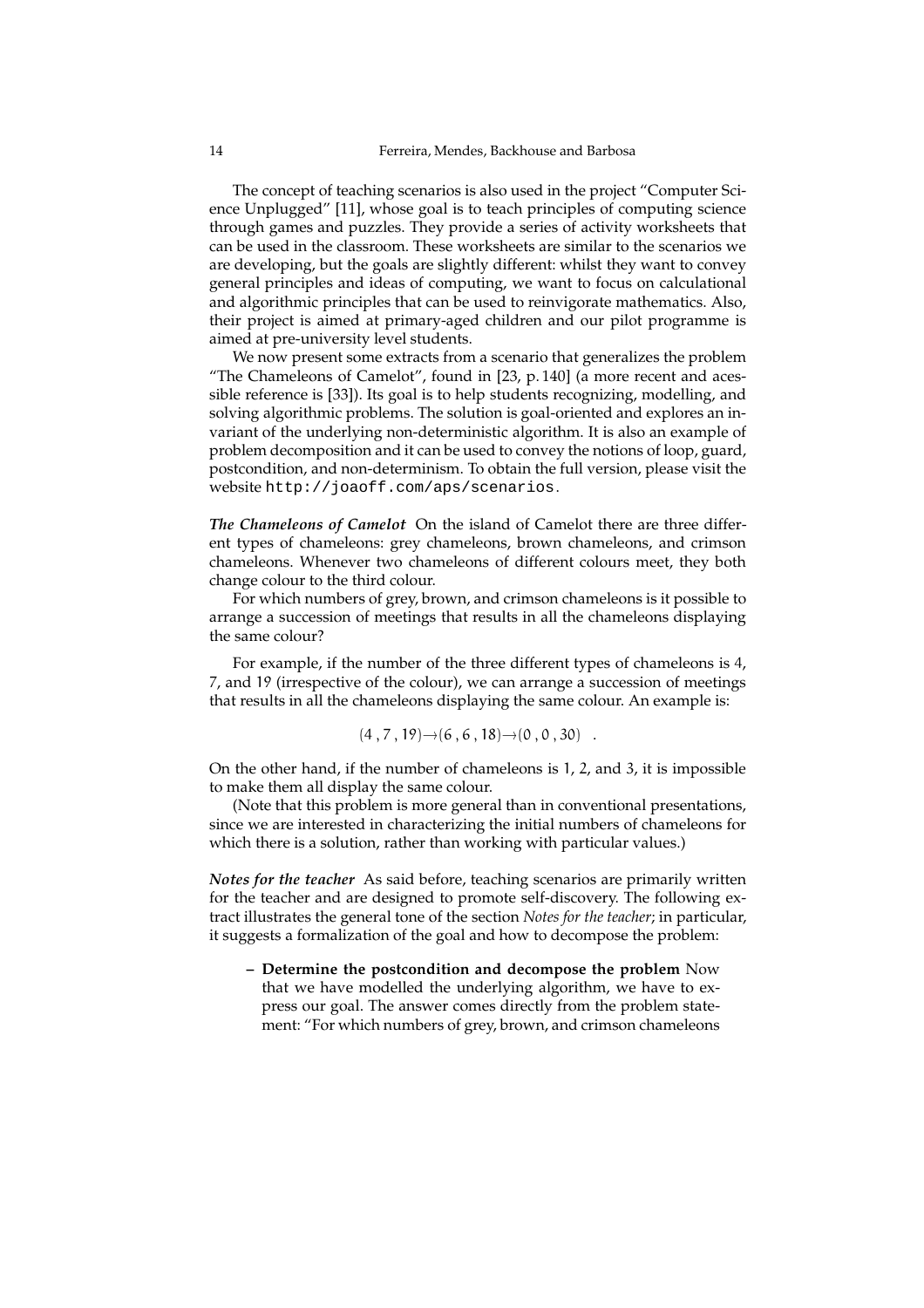is it possible to arrange a succession of meetings that results in all the chameleons displaying the same colour?". So we need to express formally that all the chameleons display the same colour. One alternative is<sup>4</sup>:

$$
g = b = 0 \lor b = c = 0 \lor c = g = 0 . \tag{8}
$$

An informal description can be useful (e.g. "Provided that there is at least one chameleon, the first disjunct means that there are only crimson chameleons, the second means that there are only green chameleons, and the third means that there are only brown chameleons. Their disjunction means that at least one of these statements is true."). At this stage, the teacher should note that instead of working directly with the final goal (8), we can think of how to get to intermediate states that simplify the problem. The teacher should lead the students to the observation that if any two types of chameleons are equally numbered, we can arrange a meeting between all the chameleons of these two types. We suggest the teacher start with some concrete examples until the students get there (e.g.  $(0, 0, 3)$ ) , (171, 10, 10), and  $(\bar{5}, 3, 5)$ ). Formally, we can express these states as:

$$
g = b \quad \lor \quad b = c \quad \lor \quad c = g \quad . \tag{9}
$$

If the algorithm reaches a state that satisfies this expression, it remains to arrange a meeting between all the chameleons of two equally numbered classes.  $( \ldots )$ 

The two following extracts show how to determine an invariant and how to use it to solve the problem:

**– Determine appropriate invariants** Now that we have formalized our algorithm and goal, there is not much left to do other than to investigate how (9) behaves under the three loop assignments<sup>5</sup>. A standard technique is to work from the postcondition, using the assignment axiom:

$$
\{\,Q[v := e]\,\}v := e\,\{\,Q\,\}\;\;,\;\;
$$

where  $v := e$  represents an assignment and Q is the postcondition. Taking the first disjunct of (9), we calculate how it behaves under the three assignments. We start with the first assignment:

 $4$  Variables g, b, and c have been introduced early in the scenario as the number of green, brown, and crimson chameleons, respectively.

<sup>&</sup>lt;sup>5</sup> The introduction of the loop assignments is not shown here. Please see the full scenario for details.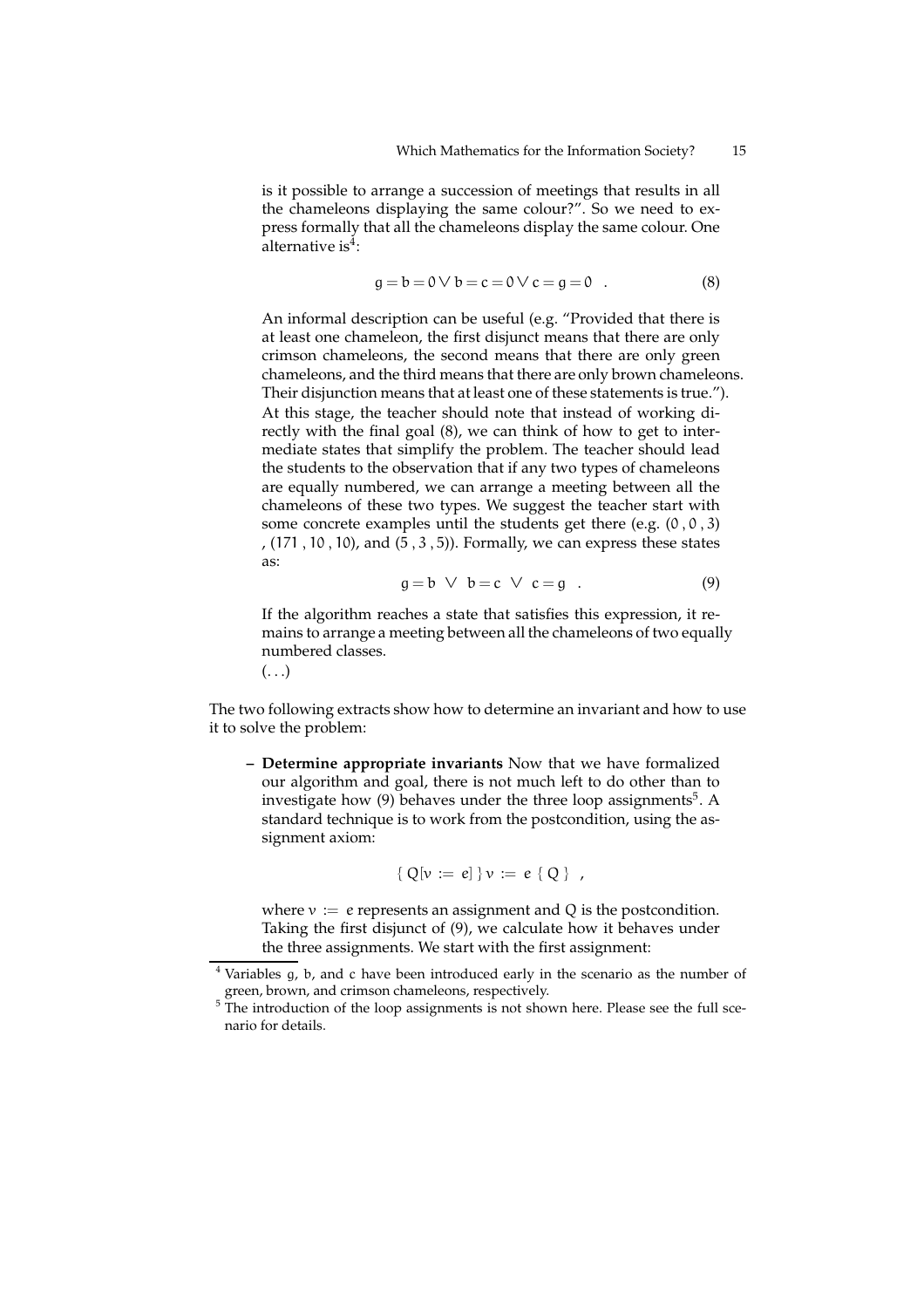16 Ferreira, Mendes, Backhouse and Barbosa

$$
(g = b)[g, b, c := g - 1, b - 1, c + 2]
$$
  
= { substitution }  

$$
g - 1 = b - 1
$$
  
= { cancellation }  

$$
g = b ;
$$
  
Now, the second assignment:  

$$
(g = b)[g, b, c := g - 1, b + 2, c - 1]
$$
  
= { substitution }  

$$
g - 1 = b + 2
$$

{ cancellation }

 $q = b + 3$ ;

Finally, the third assignment:

 $(g = b)[g, b, c := g + 2, b - 1, c - 1]$  $=$  { substitution }  $g + 2 = b - 1$  $=$  { cancellation }  $q + 3 = b$ .

The teacher should ask the students if they see any pattern in the calculations. The discussion should lead to the fact that the number of grey and brown chameleons after any meeting is either the same, or it differs by 3. A concise way of expressing this fact is by using congruences:

$$
g\cong b\ (mod\ 3)\ .
$$

Using the same reasoning for the other two disjuncts, we conclude that an invariant of the loop is

$$
g \cong b \pmod{3} \vee g \cong c \pmod{3} \vee b \cong c \pmod{3} .
$$

**– Discuss initial values** There is one final step that needs to be done: we have to guarantee that the invariant found in the previous section is satisfied initially. If the invariant is valid initially, it will remain valid after each iteration, and it is possible to attain a state satisfying (9). (It is important that the students understand what an invariant is and how it is being used here to solve the problem.) In conclusion, any initial values g, b and c that satisfy the invariant allow a succession of meetings that results in all the chameleons displaying the same colour. We suggest the teacher to go through the initial examples once again to see which ones satisfy the invariant.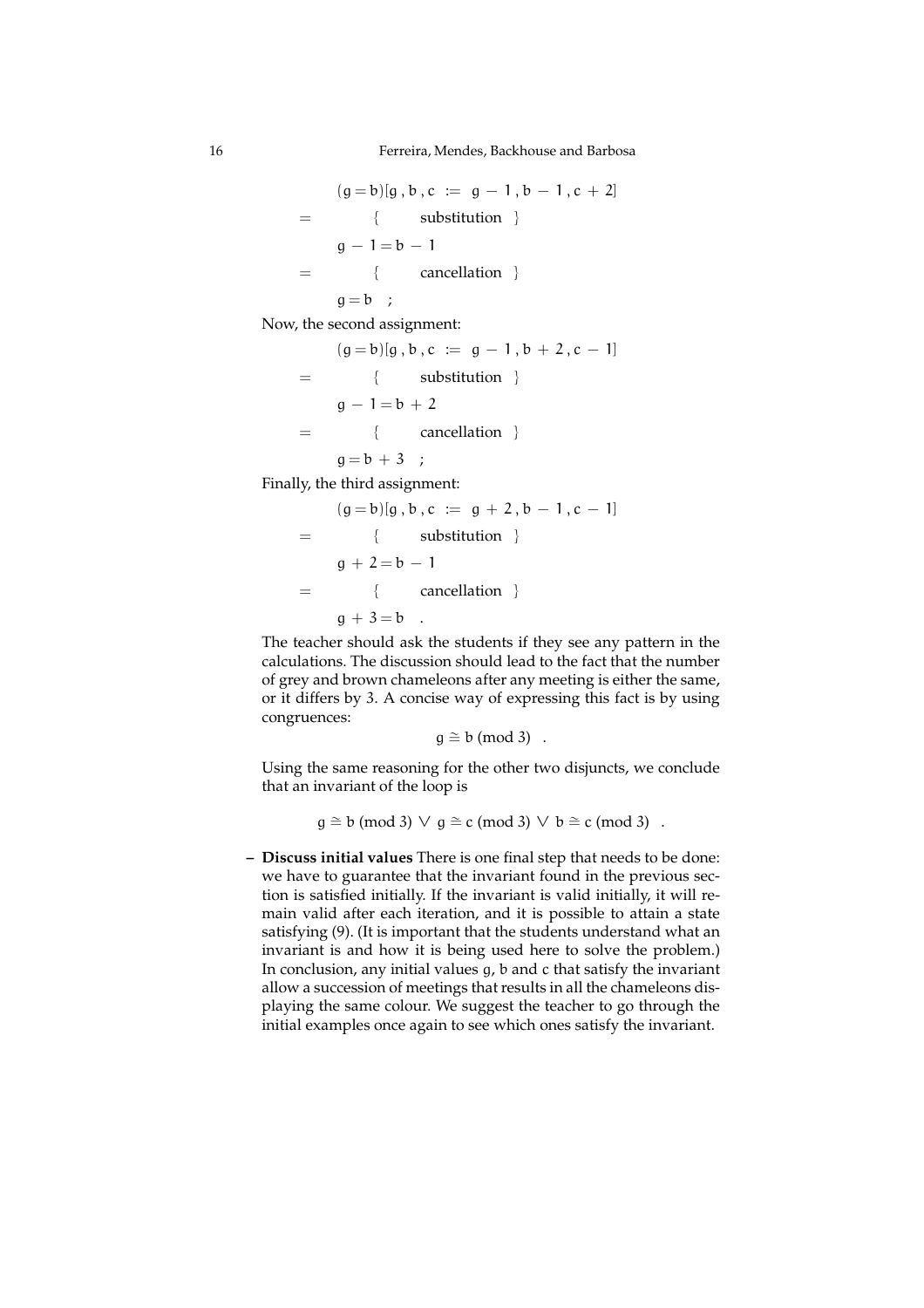The section also includes questions that we recommend the teacher to ask, together with a justification for its importance:

**–** What is our goal? What do we want to prove? How do we express it formally?

Every time we are working in a goal-oriented fashion, this question should be asked explicitly. The teacher may need to help the students formalizing the states where there are chameleons of only one colour; if that is the case, we suggest they help with the first disjunct and let the students do the other two.

To emphasize the self-discovery nature of the scenarios, we also include obtrusive questions that the teacher should not ask:

**–** Can you see that if two different types of chameleons are equally numbered, the problem is easy to solve?

The teacher should start by asking the students which states make the problem easy to solve. With the help of some examples, we believe that most students will get to the fact that if two different types of chameleons are equally numbered, the problem is easy to solve.

Self-discovery is also promoted by the sections *Extensions and exercises* and *Further reading*, which are both designed to encourage further work by the students.

# **4 Conclusions and future work**

Our own experience in teaching formal methods at the university tells us (and employers of our students confirm so) that good thinking habits rooted in sound principles add to overall effectiveness and aptness to face adversity and unexpected challenges. If explicit examples need to be found on the advantages of a sound mathematical basis in software engineering, the 2004 collapse of the Portuguese school teacher allocation system [24] serves as a typical illustration: the problem was later solved [1] by a small software house which claims to use formal methods in their normal practice. This situation drove the country's attention to the need for better trained software engineers.

Our claims in this paper are that there is a need to act at lower levels of the educational system and that a number of issues arising from computing science research may have a decisive impact on reinvigorating mathematics education to meet the challenges of modern IT-driven societies. Stressing the algorithmic content of mathematics, for example, already led us to novel results in number theory [9] [10].

It is important to note that there is more educational material than the examples shown in this paper. We have recently used algorithmic techniques to rewrite some material on elementary number theory [10] and we are currently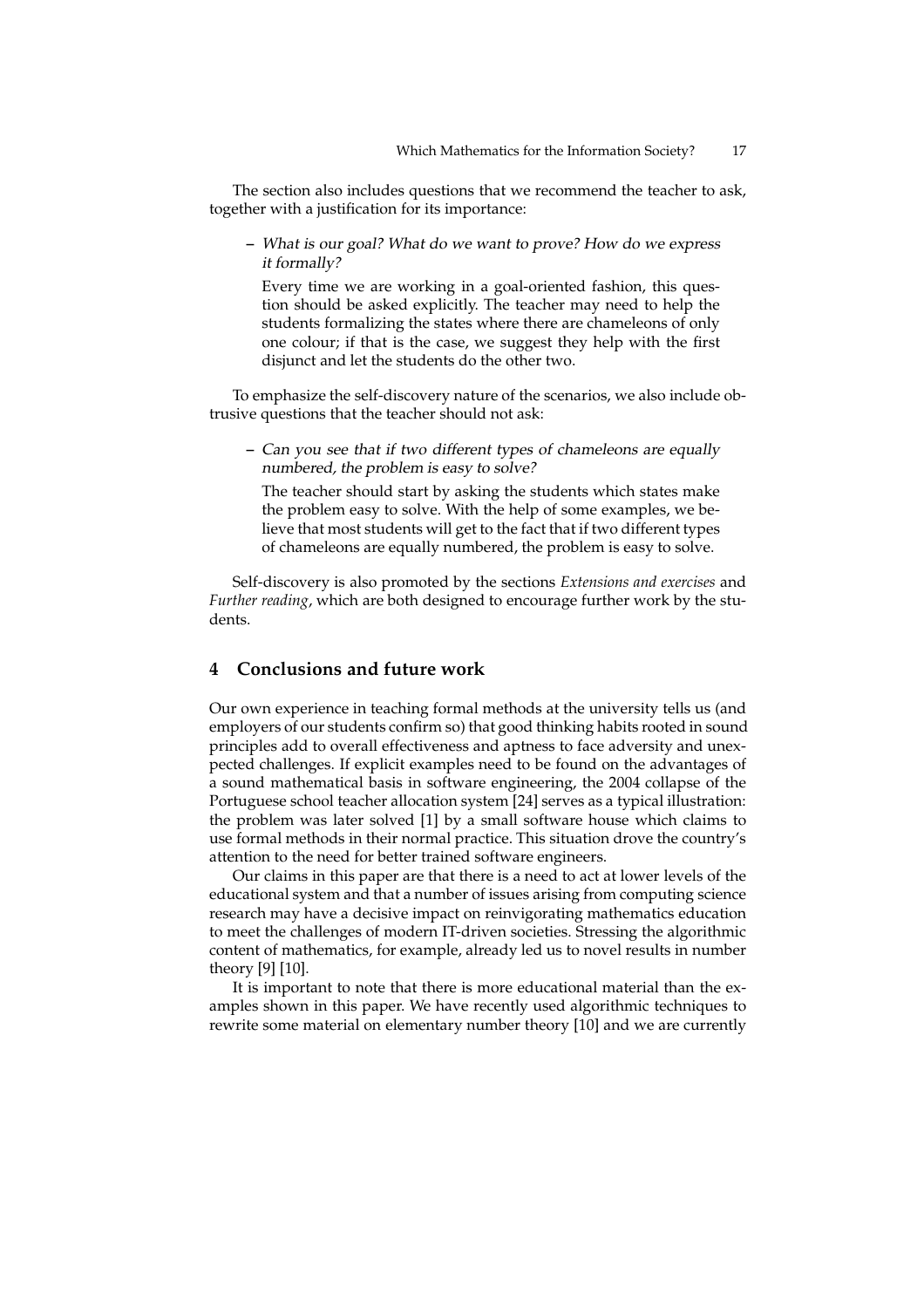developing a package of teaching-scenarios to use in our pilot experience. In fact, we believe that the project can only succeed if there is an abundance of material and guides ready for the teachers to use. In our opinion, providing resources and assistance to the teachers is the best way to overcome the challenge of convincing them to use the approach we propose.

One problem we foresee is the difficulty in assessing the impact of our project. The use of test and control groups, randomized trials, and assessment based on lectures to students in Math's Clubs have serious flaws. (Some of the difficulties involved in the assessment are pointed out by Herbert Wilf in his essay [31].) Nevertheless, the novel results mentioned above and preliminary results on the didactical suitability of the calculation format obtained within the group (see [18]) encourage us to continue our efforts. Also, the success claimed by related work like [2] and [26], makes us believe that we can have a positive impact. The possibility of adopting qualitative research procedures, based on case-studies and collaborative action-research projects [22], to assess the proposed methodologies is under consideration if a suitable cooperation with education researchers is achieved.

A topic we have omitted in this paper but which is central to the MATHIS project concerns the development of tool support. Actually, this capitalizes on recent developments and increased flexibility in human-computer interaction technology, which we believe is mature enough to provide an infra-structure for the envisaged methodological shift. A collection of tools to enable on-screen calculation with mathematical formulae in a blackboard-like style, resorting to tablet PCs and e-learning platforms, is under development [25]. A direct inspiration for such tools is Math∫pad [8,30], a general-purpose structure editor for on-screen algebraic calculation.

**Acknowledgements.** Long-term collaboration with J. N. Oliveira on calculational approaches to mathematics is deeply acknowledged. We are also grateful to the anonymous referees for their valuable comments. This research was supported by FCT (the Portuguese Foundation for Science and Technology), in the context of the MATHIS Project under contract PTDC/EIA/73252/2006. The work of João F. Ferreira and Alexandra Mendes was further supported by FCT grants SFRH/BD/24269/2005 and SFRH/BD/29553/2006, respectively.

## **References**

- 1. ATX. Algoritmo de colocação de professores (in portuguese). ATX Software press release, November 2004.
- 2. Ralph-Johan Back, Linda Mannila, Mia Peltomaki, and Patrick Sibelius. Structured derivations: A logic based approach to teaching mathematics. In *FORMED 2008: Formal Methods in Computer Science Education, Budapest*, 2008.
- 3. Ralph-Johan Back and Joakim von Wright. *Mathematics with a little bit of logic: Structured derivations in high-school mathematics*.
- 4. Ralph-Johan Back and Joakim von Wright. Doing high school mathematics carefully. Technical report, 1997.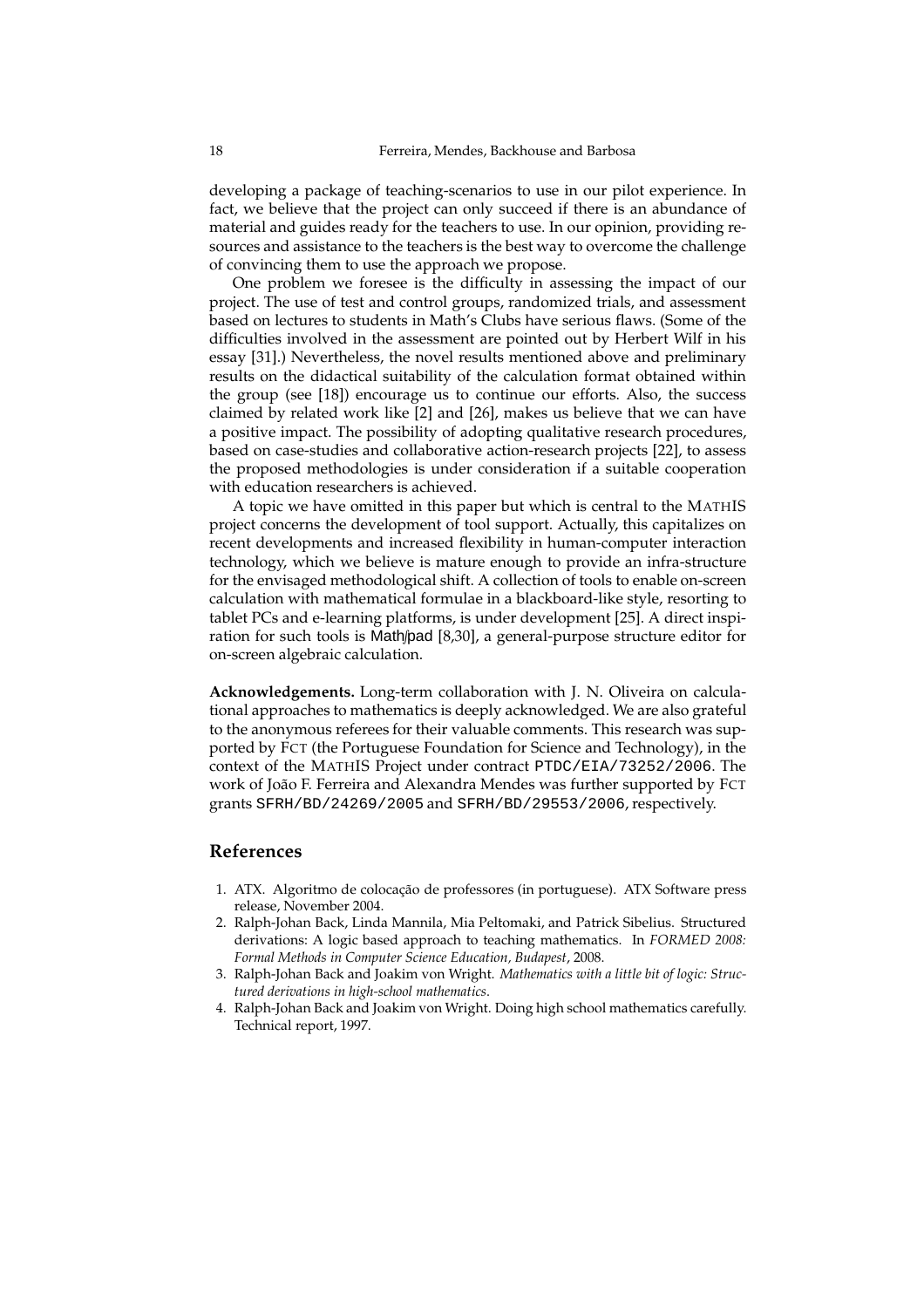- 5. R. C. Backhouse. Mathematics and programming. A revolution in the art of effective reasoning. Inaugural Lecture, School of Computer Science and IT, University of Nottingham, 2001.
- 6. R. C. Backhouse. *Program Construction*. John Wiley and Sons, Inc., 2003.
- 7. R. C. Backhouse and P. F. Hoogendijk. Elements of a relational theory of datatypes. In B. Möller, H. Partsch, and S. Schuman, editors, *Formal Program Development*, pages 7–42. Springer Lect. Notes Comp. Sci. (755), 1993.
- 8. R. C. Backhouse and R. Verhoeven. Mathspad: A system for on-line preparation of mathematical documents. *Software - Concepts and Tools*, 18:80–89, 1997.
- 9. Roland Backhouse and João F. Ferreira. Recounting the rationals: Twice! In *Mathematics of Program Construction*, volume 5133 of *LNCS*, pages 79–91, 2008.
- 10. Roland Backhouse and João F. Ferreira. On Euclid's algorithm and elementary number theory. Submitted for publication. Available from http://joaoff.com/publications/2009/euclid-alg/, 2009.
- 11. Tim Bell, Ian H. Witten, and Mike Fellows. *Computer Science Unplugged: An enrichment and extension programme for primary-aged children*. December 2006. Available from http://csunplugged.org/index.php/en/books.
- 12. R. Bird and O. Moor. *The Algebra of Programming*. Series in Computer Science. Prentice-Hall International, 1997.
- 13. Raymond Boute. *Using Domain-Independent Problems for Introducing Formal Methods*, volume 4085 of *LNCS*, chapter 22, pages 316–331. Springer-Verlag, Berlin/Heidelberg, 2006.
- 14. E. W. Dijkstra. A new science, from birth to maturity. note EWD1024, 1988.
- 15. E. W. Dijkstra. On the cruelty of really teaching computing science. note EWD1036, 1988.
- 16. E. W. Dijkstra. On the economy of doing mathematics. note EWD1130, 1992.
- 17. E. W. Dijkstra and C. S. Scholten. *Predicate Calculus and Program Semantics*. Springer Verlag, NY, 1990.
- 18. João F. Ferreira and Alexandra Mendes. Student's feedback on teaching mathematics through the calculational method. In *39th ASEE/IEEE Frontiers in Education Conference*. IEEE, 2009.
- 19. D. Gries, W. H. J. Feijen, A. J. M. van Gasteren, and J. Misra. *Beauty is our Business*. Springer Verlag, 1990.
- 20. D. Gries and F. Schneider. *A Logical Approach to Discrete Mathematics*. Springer Verlag, NY, 1993.
- 21. David Gries. Improving the curriculum through the teaching of calculation and discrimination. *Communications of the ACM*, 34(3):45–55, 1991.
- 22. E. Guba and Y. Lincoln. Competing paradigms in qualitative research. In N. Denzin and Y. Lincoln, editors, *Handbook of qualitative research*, pages 105–117. Sage, London, 1994.
- 23. Ross Honsberger. *In Polya's Footsteps: Miscellaneous Problems and Essays (Dolciani Mathematical Expositions)*. The Mathematical Association of America, October 1997.
- 24. ME. Declaração sobre o processo de colocação de professores para o ano lectivo 2004-05 (in portuguese). Government press release, September 2004.
- 25. Alexandra Mendes. Work in progress: Structure editing of handwritten mathematics. In *38th ASEE/IEEE Frontiers in Education Conference*. IEEE, 2008.
- 26. Z. Michalewicz and M. Michalewicz. *Puzzle-based Learning: Introduction to Critical Thinking, Mathematics, and Problem Solving*. Hybrid Publishers, 1st edition, 2008.
- 27. OCDE Report. *Education at a clance: OCDE indicators 2006*. Paris: OCDE Publishing, 2006.